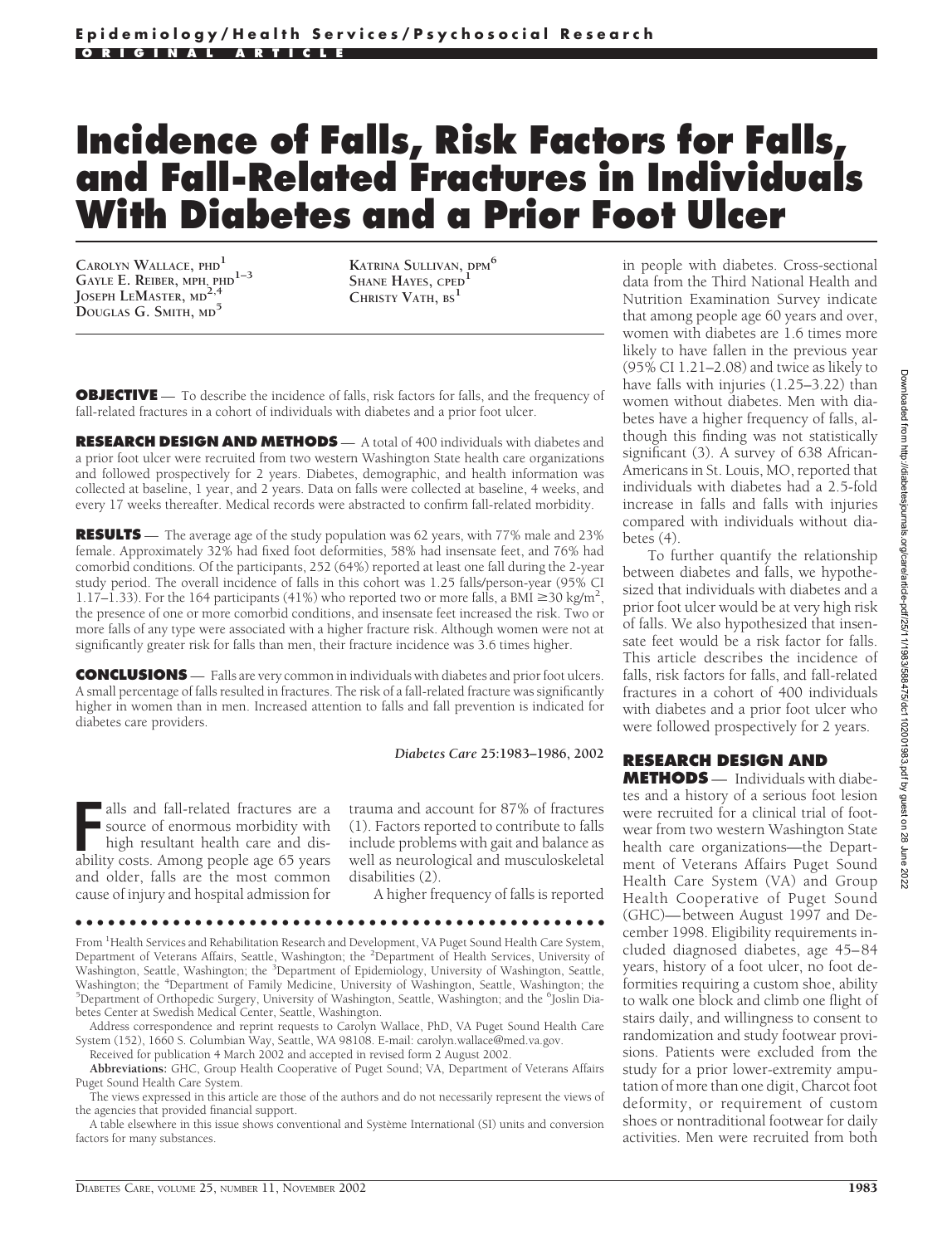|  | Table 1-Falls in a cohort of individuals with diabetes and prior foot ulcers |
|--|------------------------------------------------------------------------------|
|  |                                                                              |

|                                     | Individuals with | Individuals with  |       |                  |
|-------------------------------------|------------------|-------------------|-------|------------------|
| Individuals                         | no falls         | falls             | Total | $\boldsymbol{P}$ |
| п                                   | 148              | 252               | 400   |                  |
| Demographic findings                |                  |                   |       |                  |
| Average age (years)                 | 61.6             | 62.8              | 62.4  | 0.22             |
| Sex $(\%)$                          |                  |                   |       |                  |
| $M(n = 309)$                        | 76.3             | 77.8              | 77.2  | 0.74             |
| $F(n = 91)$                         | 23.6             | 22.2              | 22.7  |                  |
| Race $(\%)$                         |                  |                   |       | 0.03             |
| White (non-Hispanic)                | 71.9             | 81.5              | 78.0  |                  |
| Non-white                           | 28.1             | 18.5              | 22.0  |                  |
| Married/living together (%)         | 64.4             | 59.4              | 61.2  | 0.33             |
| Years of education (average)        | 14.5             | 14.2              | 14.3  | 0.38             |
| Site of medical care                |                  |                   |       | 0.09             |
| VA (%)                              | 58.9             | 50.0              | 53.3  |                  |
| GHC <sub>(</sub> %)                 | 41.1             | 50.0              | 46.7  |                  |
| Health history findings             |                  |                   |       |                  |
| Years diagnosed diabetes (%)        |                  |                   |       | 0.26             |
| $<$ 6 years                         | 31.7             | 33.9              | 33.1  |                  |
| 6-24 years                          | 60.0             | 53.1              | 55.6  |                  |
| $\geq$ 25 years                     | 8.3              | 13.0              | 11.3  |                  |
| Fixed foot deformities (%)          | 31.9             | 31.5              | 31.7  | 0.93             |
| Any comorbid condition (%)          | 65.8             | 81.5              | 75.7  | 0.001            |
| Insensate feet (%)                  | 52.1             | 61.8              | 58.3  | 0.06             |
| Falls                               |                  |                   |       |                  |
| Number of falls                     |                  |                   |       |                  |
| Total number of falls               |                  | 923 (100%)        |       |                  |
| Received medical care               |                  | 153 (16.6%)       |       |                  |
| No medical care received            |                  | 770 (83.4%)       |       |                  |
| Fall incidence/person-year (95% CI) |                  | $1.25(1.17-1.33)$ |       |                  |

organizations. Women came only from GHC because of the small number of female veterans. Outcome data were collected on foot ulcers, falls, and fall-related fractures.

Diabetes, demographic, health, foot, and functional status information and lower-limb sensory perception using the Semmes-Weinstein 5.07 monofilament were collected at baseline, 1 year, and 2 years. A history of six comorbid conditions (stroke, cardiovascular bypass surgery, chronic respiratory disease, heart failure, cancer, or depression) was obtained at baseline. A fall was defined as a person inadvertently ending up on the ground or at a lower level (5). Data on falls were collected through structured participant interviews at baseline, 4 weeks, and every 17 weeks thereafter for 2 years. Data collected included the circumstances of each fall, whether medical care was sought, and whether hospitalization was required. Medical records were abstracted for participants with falls requiring medical attention.

## Analysis

Frequency tables were constructed to describe demographic and health history characteristics of the population using SAS version 8.02 (6) and STATA version 6.0 (7). We analyzed falls by participant to determine the frequency of falls in those participants with falls. The incidence of falls in this cohort was calculated using standard person-time methods. Nonambulatory person-time was excluded. The  $\chi^2$  contingency tables were used to compare the proportions of participants never falling or ever falling. Multivariate logistic regression was used to investigate risk factors for at least one fall and for two or more falls. These results are reported using adjusted odds ratios and 95% CIs. Risk factors associated with fallrelated fractures are reported using univariate odds ratios because of the small number of fractures.

**RESULTS** — There were 400 participants enrolled in the study: 187 men from the VA, and 122 men and 91 women from GHC. Table 1 shows that the average participant's age was 62 years and average education was 14 years, and 67% of participants had been diagnosed with diabetes for over 6 years. Falls were significantly more common in white non-Hispanic participants and in individuals with one or more comorbid conditions. A higher percentage of participants with insensate feet (62%) reported falls compared with participants with sensate feet (52%), although this finding was not statistically significant. During the 2-year follow-up period, 252 participants (63%) reported 923 falls. Overall, participants reported that 17% of falls required medical care. However, in participants who reported more than one fall, 31% required medical care. The overall incidence of falls in this cohort was 1.25 falls/personyear (95% CI 1.17–1.33).

Table 2 shows the risk factors associated with falls. When we evaluated the risk factors for only one fall, we found that only the presence of one or more comorbid conditions increased the risk of falls. Comorbid conditions were more common in the VA population. Risk factors for multiple falls included BMI  $\geq$ 30 kg/m<sup>2</sup>, one or more comorbid conditions, and

| Table 2—Risk for one or multiple falls by demographic and health characteristics in individ- |  |
|----------------------------------------------------------------------------------------------|--|
| uals with diabetes and a prior foot ulcer                                                    |  |

|                             | Participants with any fall<br>$(n = 252)$ |                | Participants with multiple<br>falls ( $n = 164$ ) |                 |
|-----------------------------|-------------------------------------------|----------------|---------------------------------------------------|-----------------|
| Variable                    | Odds ratio                                | 95% CI         | Odds ratio                                        | 95% CI          |
| $\geq$ 1 comorbid condition | 2.10                                      | $1.28 - 3.44*$ | 2.29                                              | $1.29 - 4.08*$  |
| Insensate feet              | 1.39                                      | $0.89 - 2.20$  | 1.87                                              | $1.1 - 3.2$ †   |
| Foot deformity              | 0.81                                      | $0.50 - 1.30$  | 0.82                                              | $0.49 - 1.41$   |
| VA care source              | 1.44                                      | $0.86 - 2.42$  | 1.84                                              | $1.02 - 3.31$ † |

Controlling for age, sex, diabetes duration, BMI, ever smoked, and study footwear group. \**P* < 0.05;  $\uparrow$  *P* < 0.01.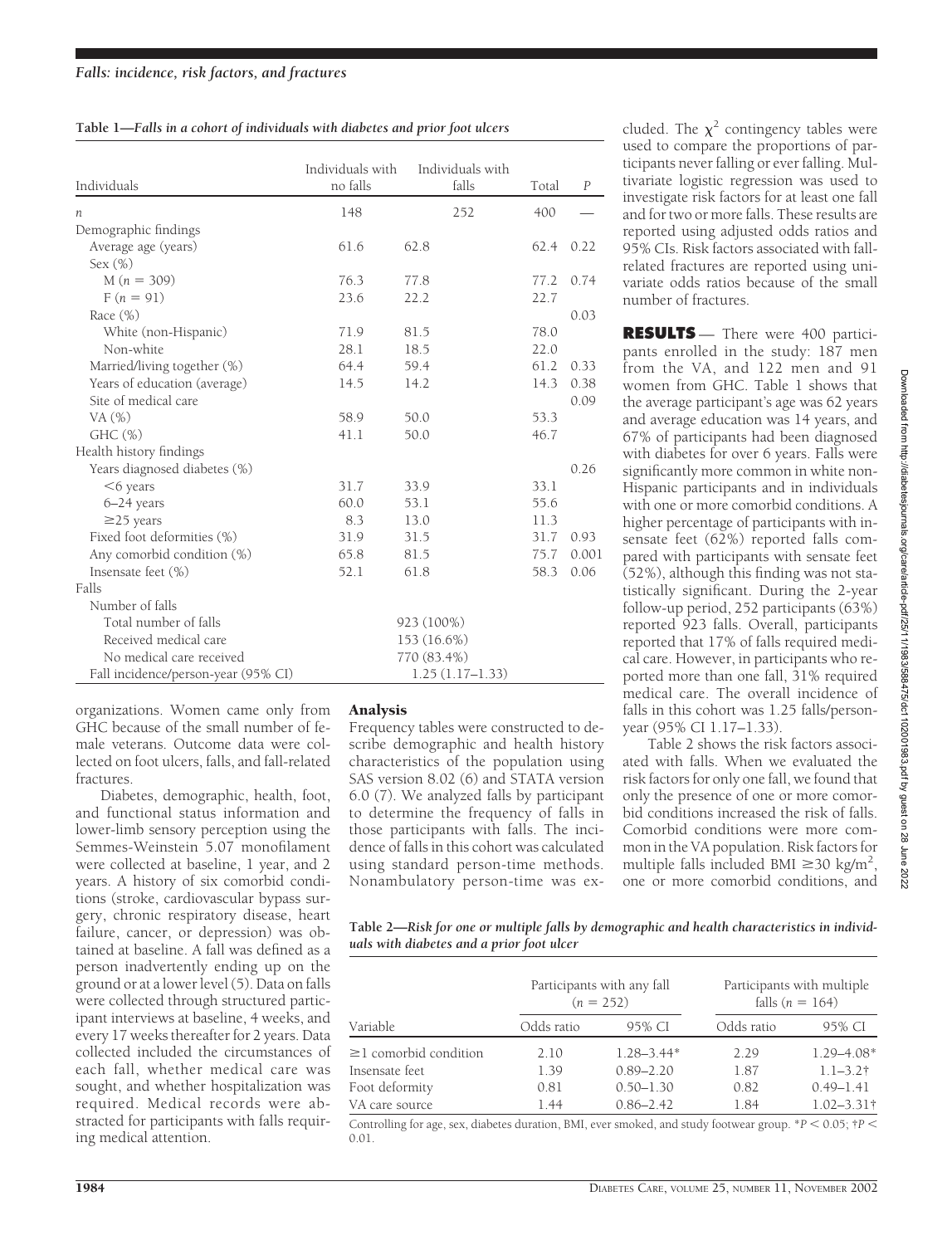DIABETES CARE, VOLUME 25, NUMBER 11, NOVEMBER 2002 1985

| Variable                                | п                                 | % Affected                        | Crude odds ratio | 95% CI         |
|-----------------------------------------|-----------------------------------|-----------------------------------|------------------|----------------|
| Sex                                     |                                   |                                   |                  |                |
| F                                       |                                   | 7.7                               | 3.59             | $1.2 - 10.6*$  |
| M                                       | 7                                 | 2.3                               |                  |                |
| Foot sensation                          |                                   |                                   |                  |                |
| Insensate feet                          |                                   | 3.0                               | 0.71             | $0.24 - 2.05$  |
| Sensate feet                            | 7                                 | 4.2                               |                  |                |
| Comorbid conditions                     |                                   |                                   |                  |                |
| $\geq$ 1 comorbid conditions            | 8                                 | 2.6                               | 0.41             | $0.13 - 1.22$  |
| No comorbid conditions                  | 6                                 | 6.2                               |                  |                |
| Diabetes duration $\geq$ 25 years       | 4                                 | 8.9                               | 6.34             | $1.08 - 37.1*$ |
| Footwear                                |                                   |                                   |                  |                |
| Wearing own footwear (control subjects) | 11                                | 6.9                               | 5.8              | $1.6 - 21.6$ † |
| Wearing special study footwear          | 3                                 | 1.25                              |                  |                |
| Fractures rate                          |                                   |                                   |                  |                |
| Men                                     | 12.4 fractures/1,000 person-years |                                   |                  | $5.0 - 25.6$   |
| Women                                   |                                   | 40.2 fractures/1,000 person-years |                  | $16.2 - 82.8$  |

**Table 3—***Univariate analysis of fall-related fracture risk in 400 patients with a prior foot ulcer*

insensate feet. Female sex was not a significant risk factor for falls.

 $*P < 0.05$ ;  $\uparrow P < 0.01$ .

Table 3 shows risk factors for fractures from falls. There were 15 fall-related fractures reported by seven men (one with two fractures) and seven women. All seven men were  $\geq 65$  years old, whereas four of the seven women were  $\geq 65$  years old. Fractures locations were as follows: six ankle, three proximal humerus, one radius, one tibial plateau, one tibia and fibula, one hip, one rib, and one lumbar spine. Table 3 shows that fracture risk was significantly higher in women, in individuals who had diabetes for  $\geq$  25 years, and in study participants who wore their own footwear rather than special study shoes. The fracture rate was threefold higher in women than in men (40.2/1,000 vs. 12.4/ 1,000 person-years, respectively).

**CONCLUSIONS** — The frequency of falls among study participants was much higher than expected. After 1 year, 54% of our study cohort (ages 45–84 years) reported at least one fall. This result compares to the 33% of individuals aged  $\geq 65$ years with and without diabetes who fall each year, according to the National Center for Injury Prevention and Control at the Centers for Disease Control (8). The incidence for falls in our cohort was 104.2 falls per 1,000 person-months, which is 2.5-fold higher than the incidence rate of 41.4 falls per 1,000 person-months reported in an 18-month prospective study of 409 randomly selected communitydwelling individuals with and without diabetes aged  $\geq 65$  years residing in Montreal (9).

Although we expected that insensate feet (as a result of diabetic peripheral neuropathy) would be associated with an increased incidence for any fall, insensate feet significantly increased the risk only for two or more falls. Only the presence of a comorbid condition increased the overall risk of any fall. Comorbid conditions were more prevalent in the VA population. Having one fall appeared to be a random event, whereas two or more falls was not. When controlling for age, sex, diabetes duration, foot deformity, footwear, and smoking, only BMI  $\geq 30$  kg/m<sup>2</sup>, comorbidity, and the presence of insensate feet increased the risk of multiple falls.

Overall, participants in this cohort sought medical care for 17% of reported total falls (153/923 falls). We observed 15 fractures in 14 participants (9%). The fracture risk was not increased in participants with insensate feet. In a study of 80 patients with type 1 diabetes, Cavanagh et al. (10) reported that individuals with diabetes and peripheral sensory neuropathy were 15 times more likely to report fallrelated injuries than individuals without neuropathy.

There are several study limitations. The focus of most previously published work on incidence and risk factors for falls is on populations aged  $\geq 60$  years. This cohort of participants was between age 45 and 84 years at baseline. Few studies provide fall rates for people with and without diabetes for comparison. In addition, recall bias in some participants may have resulted in an underestimation of the number or seriousness of falls. We asked participants whether they sought medical care for falls, recorded their responses, and reviewed only those medical records. We did not uniformly record all minor injuries. Although participants may have different thresholds for seeking medical care, all participants had good access to medical care because of their affiliation with comprehensive health care systems. In addition, some individuals at high risk of serious falls may have been excluded from study participation because eligibility criteria included the ability to walk at least one block and climb one flight of stairs daily.

These results suggest that attention to falls in individuals with diabetes is needed. Clinicians need to be aware of fall risk factors in their patients. They also need to discuss with their at-risk patients the strategies to prevent fall-related injuries that can impair function and independence.

**Acknowledgments**— This research was supported by Rehabilitation Research and Development, the Epidemiology Research and Information Center, Department of Veterans Affairs; the National Institute of Diabetes and Digestive and Kidney Diseases, National Institute of Health; and the Centers for Disease Control and Prevention.